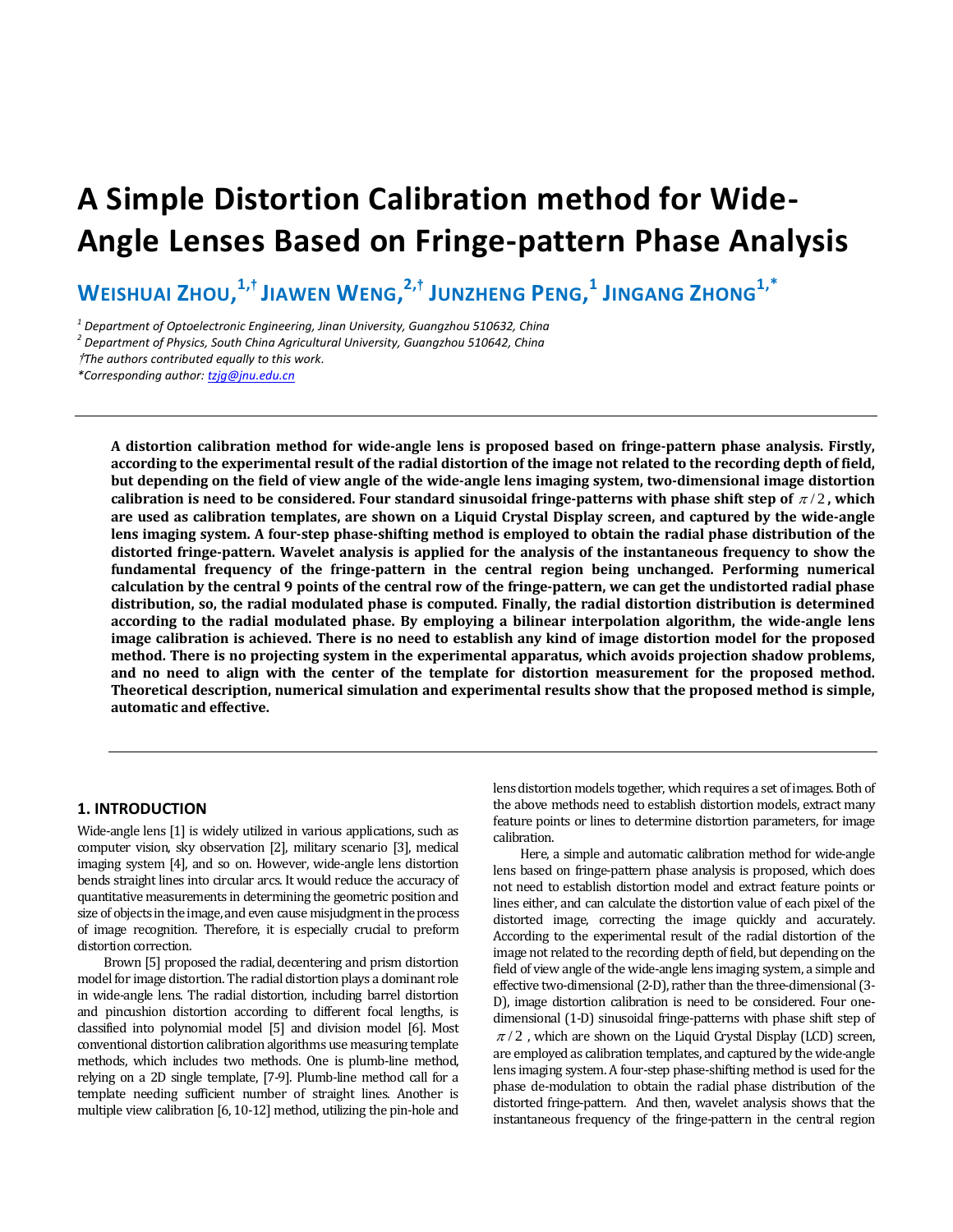remains unchanged. So, by performing numerical calculation according to the central 9 points of the fringe-pattern, we can get the undistorted radial phase distribution. Therefore, the radial modulated phase can be computed by the difference between the distorted and undistorted radial phase distribution. Finally, the radial distortion distribution is determined. By employing a bilinear interpolation algorithm, the wideangle lens image calibration is achieved.

There is no projecting system in the experimental apparatus, which avoids projection shadow problems well. By introducing onedimensional (1-D) carrier-fringes as the calibration templates, there is no need to align with the center of the template for distortion measurement. Compared with Fourier analysis method, the four-step phase-shifting method with the best spatial localization merit can provide the high precision phase distribution of the distorted fringepattern. That is the most important step for the measurement of the image distortion. Section 2 and 3 explain the related works of the proposed method, including the principle of distortion calibration and the measurement of the radial distortion. Section 4 shows the numerical calculation in detail and the experimental results. Lastly, conclusions showing the advantages of the proposed method are given in Section 5.

## **2. DISTORTION CALIBRATION PRINCIPLE**

In this paper, a simple and effective 2-D image distortion calibration method, is proposed according to the experimental result of the radial distortion of the image not related to the recording depth of field, but depending on the field of view angle of the wide-angle lens imaging system.

Assuming that the undistorted image is  $R(x, y)$ , the distorted image is  $D(x', y')$ .  $(x, y)$  and  $(x', y')$  are the corresponding coordinates respectively. The relationship between these two coordinates due to distortion can be expressed as

$$
\begin{cases} x = o_1(x', y') \\ y = o_2(x', y') \end{cases}
$$
 (1)

For the wide-angle lens imaging system we discuss here, the radial distortion is assumed to be circular symmetric about the center of the image when the wide-angle lens is perpendicular to the calibration template. In addition, the following experiments in Section 4 show that the radial distortion of the image is not related to the recording depth of field, but depends on the field of view angle of the wide-angle lens imaging system, i.e., the distance of the pixel point from the center in the image plane. So, we could consider a 2-D, rather than 3-D, image distortion calibration. It means that we just use the distance from the target point to the central point  $(x_0, y_0)$  of the image to calculate the distortion value for the whole image. The relationship between the distorted image coordinate and undistorted image coordinate can be expressed simply as

$$
r = o(r').
$$
 (2)

and

 $r'(x', y') = \sqrt{(x'-x_0)^2 + (y'-y_0)^2}$  represent the distance of the point  $(x, y)$  and  $(x', y')$  from the central point of the image respectively. If the mapping relationship between the distorted image coordinates and the undistorted image coordinates is established, the image could achieve calibration.

 $r(x, y) = \sqrt{(x - x_0)^2 + (y - y_0)^2}$ 

Where

Suppose that  $C[r(x, y)]$  is the gray value of a pixel point at position  $(x, y)$  in the calibrated image. It corresponds to the pixel point  $(x', y')$  at position with the same gray value  $D[r'(x', y')]$  in the distorted image. So, there is

$$
C[r(x, y)] = D[r'(x', y')] = D[r(x, y) + \Delta r].
$$
 (3)

Where  $\Delta r$  is the corresponding radial distortion value. Since the radial distortion is rotationally symmetric with respect to the center of the distorted image, what we need to do is to determine the radial distortion distribution along the positive direction from the central point of the image for image calibration.

It should be noticed that the coordinate value  $(x, y)$  of a pixel point of the calibrated image would be an integer, but the coordinate value  $(x', y')$  calculated by Eq. (3) might not be an integer. Therefore, it is necessary to perform a gray interpolation algorithm. A bilinear interpolation algorithm is employed here not only because of the simple and convenient calculation process, but also due to its ability of overcoming the problem of grayscale discontinuity. Suppose that  $x_1$ and  $y_1$  are the nearest integers less than or equal to  $x'$  and  $y'$ respectively, so,  $(x', y')$  falls within the two-dimensional region controlled by four pixels of  $(x_1, y_1)$ ,  $(x_1 + 1, y_1)$ ,  $(x_1, y_1 + 1)$  and  $(x_1 +1, y_1 +1)$ . The calculation formula of the bilinear interpolation algorithm is

$$
C[r(x, y)] = (1 - \alpha)(1 - \beta)D[r(x_1, y_1)] + \alpha(1 - \beta)D[r(x_1 + 1, y_1)] + (1 - \alpha)\beta D[r(x_1, y_1 + 1)] + \alpha\beta D[r(x_1 + 1, y_1 + 1)].
$$
  
(4)

Where  $\alpha = x' - x_1$  and  $\beta = y' - y_1$ .

### **3. RADIAL DISTORTION MEASUREMENT**

#### **A. Fringe-pattern phase analysis**

A fringe-pattern along the longitudinal direction is employed as calibration template, as shown in Fig. 1. The dotted lines and the solid lines are corresponding to the carrier-fringe stripes before and after distortion respectively. In this paper, four sinusoidal fringe-patterns with phase shift of  $0, \pi/2, \pi, 3\pi/2$  are employed. The intensity distributions of the fringe-patterns are

$$
I_1(x, y) = A(x, y) + B(x, y) \cos [\varphi(x, y)],
$$
 (5)

$$
I_2(x, y) = A(x, y) + B(x, y)\cos[\varphi(x, y) + \pi/2],
$$
 (6)

$$
I_3(x, y) = A(x, y) + B(x, y)\cos[\varphi(x, y) + \pi],
$$
 (7)

$$
I_4(x, y) = A(x, y) + B(x, y) \cos[\varphi(x, y) + 3\pi/2].
$$
 (8)

Where  $A(x, y)$  is the background intensity,  $B(x, y) / A(x, y)$  is the contrast of the fringe-pattern;  $\varphi(x, y)$  is the phase of fringe-pattern, which contains the distortion information of the image. By employing a four-step phase-shifting method for phase de-modulation of the central rows of the four fringe-patterns, the radial wrapped phase distribution can be acquired from the four distorted fringe-patterns as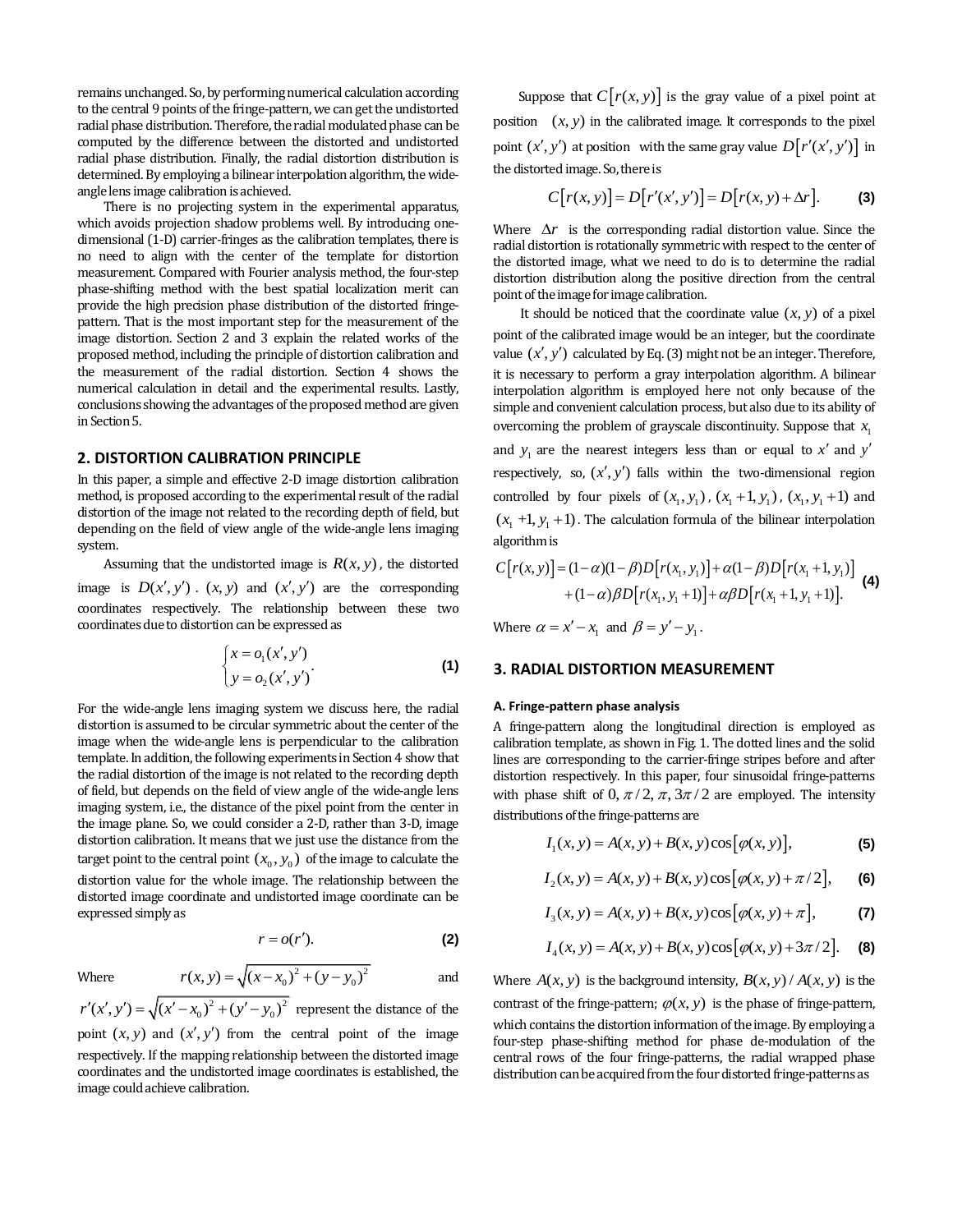$$
\varphi(x, y) = \arctan\bigg[\frac{I_4(x, y) - I_2(x, y)}{I_1(x, y) - I_3(x, y)}\bigg].
$$
 (9)

By employing the unwrapping algorithm, the radial phase distribution of the distorted fringe-pattern could be obtained.



#### **B. Radial distortion measurement**

The instantaneous frequency of the fringe-pattern in the central region remains unchanged shows that there is little image distortion in this region. The following wavelet analysis for the frequency analysis of the fringe-pattern shows the result in Section 4. So, we can perform numerical linear fitting according to the central 9 points of radial distorted phase, which is calculated by Eq. (9), to get the radial phase distribution of the undistorted fringe-pattern as

$$
\varphi_{\text{undistorted}}(x) = kx + \varphi_0. \tag{10}
$$

Where  $k=2\pi f_0$  is the linear fitting parameter,  $f_0$  is the fundamental frequency,  $\varphi_0$  is a constant parameter. The radial modulated distribution can be obtained as

$$
\Delta \varphi(x) = \varphi_c(x) - \varphi_{\text{undistorted}}(x). \tag{11}
$$

Where  $\varphi_c(x)$  is the radial phase of the distorted fringe-pattern calculated by the four-step phase-shifting method. According to the geometry shown in Fig.1, the relationship of the radial distortion value  $\Delta r$  and the corresponding radial modulated phase  $\Delta \varphi$  can be expressed as

$$
\Delta r = \overline{CD} = \frac{\Delta \varphi}{2\pi f_0}.
$$
 (12)

So, by employing the fringe-pattern phase analysis, the radial distortion distribution can be determined. Finally, the image calibration is achieved according to Eq.(3) and Eq.(4).

## **4. EXPERIMENTAL RESULT**

The experiment is performed employing the apparatus depicted in Fig. 2, where the optical axis is perpendicular to the calibration templates shown on LCD. There is no projecting system, so, it can avoid projection shadow problems well. Four sinusoidal fringe-patternswith  $\pi/2$  phase shift shown on LCD (FunTV D49Y) screen are captured by a wide-angle lens (Theia MY125M, FOV 137°, depth of field: 10cm to infinity) that will be calibrated. The captured images shown in Fig. 3, are employed for numerical analysis in the personal computer(PC). The size of the fringe-patterns is 1080×1920 pixels. The analysis process can be described as the following steps:

Step1: Employ a four-step phase-shifting method for phase demodulation of the central rows of the four fringe-patterns and perform the unwrapping algorithm to obtain the radial phase distribution of the distorted fringe-pattern. Cubic polynomial fitting is performed to smooth the radial distorted phase distribution line to achieve de-noising. Figure 4 shows the gray value distribution of the central row of the second fringe-pattern shown in Fig.3. We can find that the intensity in the central region is much higher than that at both sides. When employing fourier analysis, great error would be introduced into the phase analysis. The four-step phase-shifting method due to its best spatial localization merit can provide the high precision phase distribution of the distorted fringe-pattern. That is the most important step for the measurement of the image distortion.

Step2: Numerical calculate the radial phase distribution of the undistorted fringe-pattern. Wavelet analysis for the instantaneous frequency analysis of the fringe-pattern is performed to prove the fringe pattern in the central region undistorted roughly. By detecting the maximum value of the wavelet coefficient of the central row of the fringe-pattern at each position, the corresponding instantaneous frequency can be obtained as shown in Fig. 5. Figure 5 shows that the instantaneous frequency of the fringe-pattern in the central region remains unchanged. So there is little image distortion in this region. Numerical linear fitting is performed according to the central 9 points of the radial distorted phase distribution to get the radial phase distribution of the undistorted fringe-pattern. At the same time, the fundamental frequency  $f_0$  is determined by the linear

fitting parameter  $k=2\pi f_{0}$  according to Eq. (10).

- Step 3: Calculate the radial modulated phase distribution according to Eq. (11), as the blue dash line shown in Fig. 6. Figure 6 shows that the radial modulated phase distribution is almost rotationally symmetric with respect to the central optical axis. Theoretically, we can use the radial modulated phase along the positive direction to calculate the distortion distribution. But in practice, the radial modulated phase calculated is not completely central symmetric. Therefore, the radial modulated phase along the negative direction rotates symmetrically along the center of the modulated phase, then it add to the modulated phase along the positive direction to obtain the average modulated phase along the positive direction, which is to be employed to calculate the distortion distribution.
- Step 4: Extend the radial modulated phase distribution to a larger region for image calibration, because the maximum calculating distance for image calibration is half-length of the diagonal line of the distorted image of 1102 pixels. Here, cubic polynomial fitting is employed to extend the radial modulated phase. The numerical fitting parameters from high order items to low order items are :

$$
-5.8123\times10^{9}, 8.7184\times10^{9}, 7.5508\times10^{8}, -3.9207\times10^{8}.
$$

Step 5: Calculated the radial distortion value according to Eq. (12). Radial distortion is assumed to be circular symmetric about the center of the image, so the distortion value of each pixel of the distorted image can be calculated. By employing a bilinear interpolation algorithm, image calibration is performed according to Eq. (3) and Eq. (4). Figure 7 shows the calibrated image corresponding to the second distorted image shown in Fig. 3.

We find that it can achieve the image calibration well by the proposed method.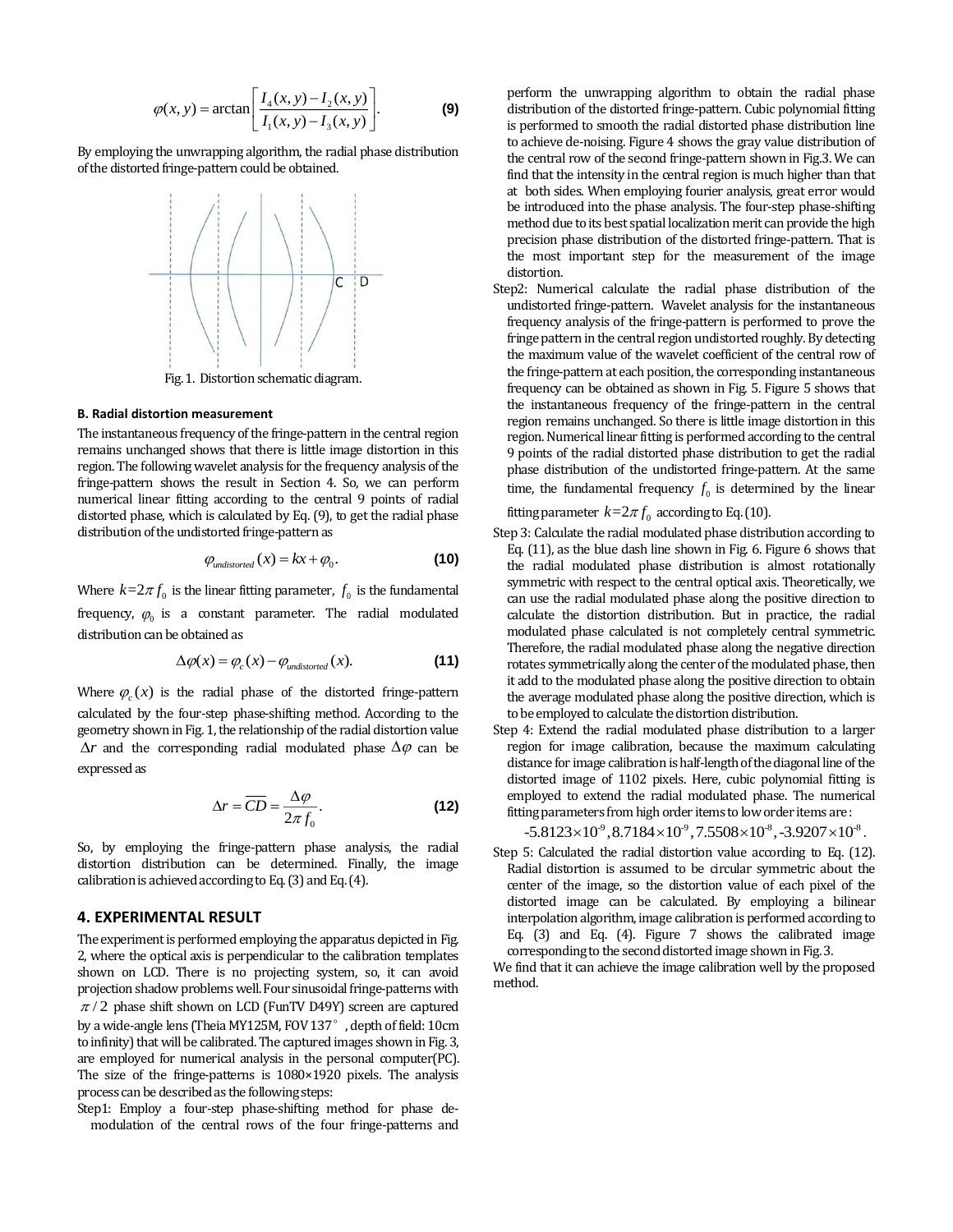







Fig.7.Experimental calibrated image.

Experiments of different distances from the wide-angle lens to LCD are performed to determine the effect of the recording depth of field on the radial distortion distribution. A series of four sinusoidal fringe-patterns at different positions are captured by the wide-angle lens in turn. The recording distance from the wide-lens to the LCD screen is controlled by the step motor as 25.0cm, 22.0cm, 19.0cm, 16.0cm and 13.0cm. Figure 8 shows the corresponding radial distortion distribution respectively analyzed by the proposed method. We can find that there is little difference from each other. So, we can conclude that the radial distortion of the image is not related to the recording depth of field. It depends on the distance of the pixel point from the origin in the image plane, i.e., it is related to the field of view angle of wide-angle lens imaging system. Larger the distance is, larger the radial distortion value is.



Fig.8.Radial distortion distribution according to the recording distance of 13.0cm, 16.0cm, 19.0cm, 22.0cm and 25.0cm.

The checkerboard, outdoor scene of close-range and far-range are employed for experiment. Figure 9 shows the distorted checkerboard image captured by the wide-angle lens and the corresponding calibrated image. Figure 10 shows the distorted image of a far-range scene and the corresponding calibrated image. Figure 11 shows the distorted image of a close-range scene and the corresponding calibrated image. The experimental results show that, the distorted images achieve calibration effectively by the proposed method.